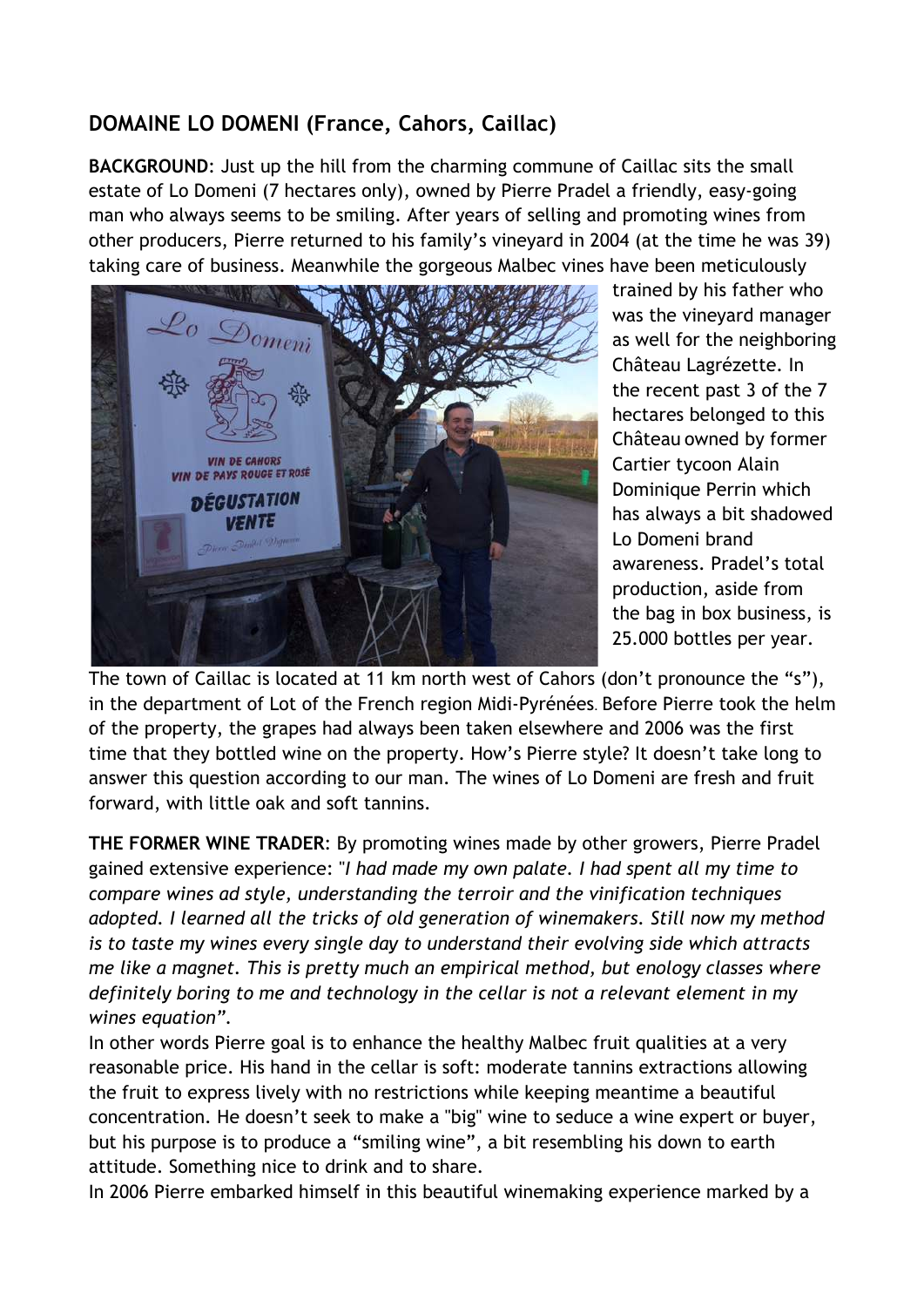great dose of enthusiasm and instinct. Not much more, though. No cellar, no tanks, no money or clients, but excellent vineyards kept as a little gem by his father. He has been helped by some investors and friends with enough loans to buy equipment and build a proper cellar. More than ten years later the good news is that he has made enough money now to hire friends to help him during harvest time taking care of his best plots at the sound of an accordion. This is pretty poetical, right?

**TERROIR AND CULTIVATION**: The property sits on a limestone plateau (*causse* in French) above the River Lot where good rain level can favor water retention helping the vines to perform through the harvest. Obviously rain levels can get out of control just has happened in February 2013, for instance, when the Cahors appellation experienced the heaviest rains in the month for the past 100 years with the clay-limestone soils completely saturated.

Pradel uses what the French call *lutte raisonnée* to work his vines, meaning that he uses the minimum amount of herbicides and pesticides necessary and as of 2010 he took the step of moving towards fully organic cultivation. More specifically his wines will be organic certified in 2019.

He only plows between every-other vine row, and the vegetation on the un-worked rows is controlled with an *intercep*, a tractor-mounted rotating blade that removes the weeds next to the vines, which are between 25 and 45 years old. Almost 95% are of the Malbec variety, with the remainder being Merlot (Pierre uses it for blending his Rose).

**LEARNING CAHORS TERROIR**: The local river Lot here plays a relevant role. Sure we can go into detail on the geology, terrain and soil depth or type, but it's much better in this case boiling it down to an easy to understand concept – terraces. These layers of alluvial deposits are what make for such a variety of wines in the Cahors region which received AOC status in 1971and since then has undergone a massive reorganization and



revitalization. Winemakers know how to best use the land and techniques to produce good to very good wines. Knowing about terraces is the key to understanding the different styles and ageing potential of local Malbec. Most of Cahors wines (two-thirds of vineyards) are from the four terraces that border the Lot river. Picture it this way: the first terrace is the closest to the river, the second is farther away with a slightly

higher elevation, and so on. The closer to the river, the more clay, gravel and nutrients in the soil. Generally, red wines from the first and second terraces are fruity, easy to drink and meant to be enjoyed young. Some winemakers will blend this Malbec with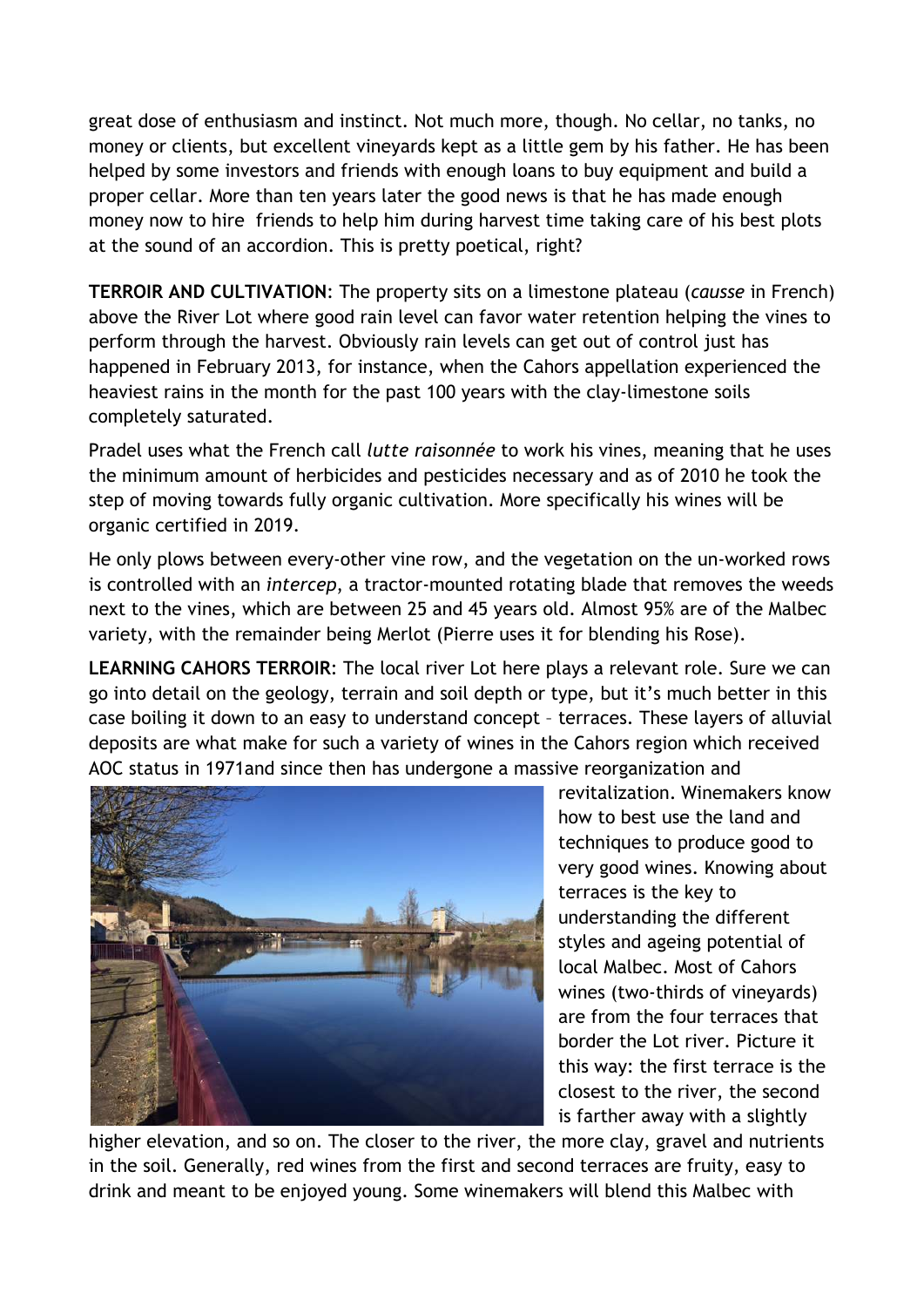Merlot or Tannat. The farther away from the river, the more limestone in the soil. For rich, intense and complex Malbec that benefits from time in the bottle look to the third and fourth terraces. Iron also influences the character of these wines.

Above the terraces is the plateau. Situated at an elevation of 300 meters), the limestone plateau has clay, marl, chalk and iron in the soil. It is less fertile than the valley terraces, and is less influenced by the river. The saying that better wine comes from vines that have to struggle is very much on display in Cahors. If you're searching for that standout wine that will wow you in years to come, look to the fourth terrace or plateau. And these wines are the most expensive on the other hand.

**AN APPEALING APPELLATION:** Rainfall here is significantly lower than on the Atlantic coast (700mm a year, compared with 950mm in Bordeaux). Consequently, the risk of



fungal issues in the Cahors vineyards is quite low, minimizing the amount of disease-preventive spraying required. Summer days are warmer and sunnier than in Bordeaux, making it easy for the local vignerons to achieve full phenolic ripeness in their grapes. This is important for Malbec and even more so for tanninrich Tannat, which is offensively astringent if not properly ripened. The AOC Cahors can only be used for red wines and there must be a minimum of

70% Malbec in any wine called Cahors with the 30% balance Merlot and/or Tannat. The grape is known locally as Cot, Cot Noir or Auxerrois. The name Malbec can appear on the label if at least 85% of the blend is Malbec which only fully ripens at the beginning of October. This is the only AOC in Southwest France to prohibit the use of Cabernet Franc and Cabernet Sauvignon. Although many growers produce white and rose wines, they cannot have the Cahors appellation, which is solely for red wines. With an increasing number of high-quality estate wines, which go well with meats and stews, Cahors is at the cutting edge of the entire southwest's renaissance.

Few words about the last vintages: 2015 has been a very good and brilliant vintage really (and wines will be enjoyed in the coming years as they are usually pretty tight now). Crops were still healthy towards the end of September, with moderate sugar contents (13.5% vol. on an average) and gave balanced and mineral wines, full of promises. A vintage with great potential. 2015 followed after a pretty good 2014 and back to back inconsistent 2013 and 2012. The best golden vintages of the millennium are still 2000, 2005 and 2009 which will be unlikely beatable for a while.

**PRADEL'S WINES**: Pierre Pradel produces AOC Cahors using only the Malbec grape, and Vins IGP Côtes du Lot for his Rosè. These wines are of different types, going from supple, light and fruity reds, to powerful, rounded, generous reds, from a dry, fruity and fresh rosé with an attractive orangey colour, to ratafia, a local apéritif.